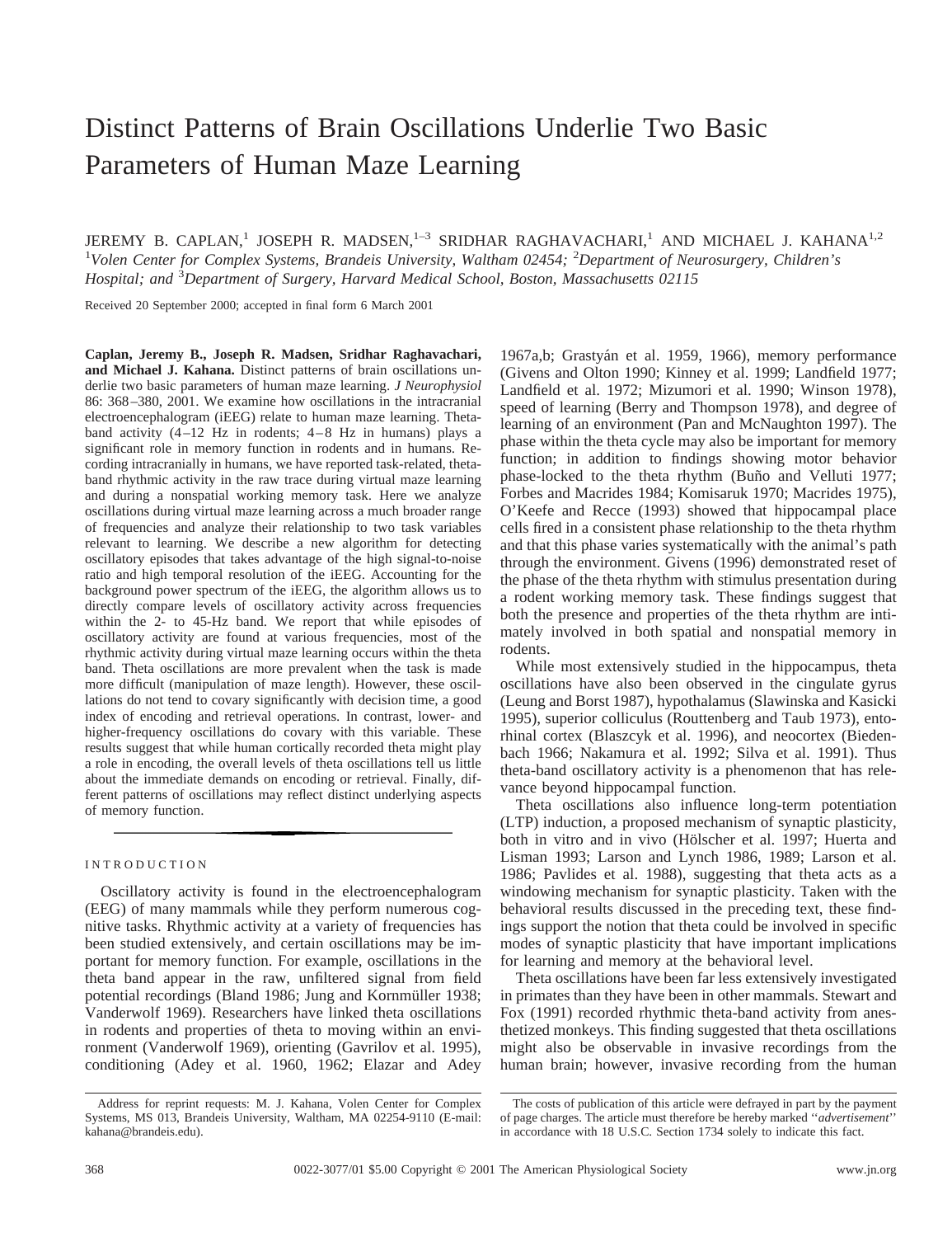brain is only possible in certain special cases. Human EEG is normally recorded from the scalp; this signal is noisier and of lower spatial and temporal resolution than intracranially recorded signal. Consequently, robust, task-related theta activity in raw, unfiltered scalp EEG traces has not been reported. Instead, frequency-domain analyses of human scalp EEG have focused on measures like theta-band power averaged across trials and have successfully related these measures to memory function in humans (Burgess and Gruzelier 1997; Klimesch 1999; Klimesch et al. 1994). It should be noted that these analyses can proceed even when oscillations cannot be seen in the raw signal and when the average power spectrum does not show a peak in the theta band. These results suggest that, while task-related rhythmic activity may not be apparent in unfiltered human scalp EEG signal, analyses of average EEG power in the theta band may reflect *underlying* rhythmic oscillations that are related to memory function.

In addition to quantitatively analyzing average task-related spectral power, researchers recording human scalp EEG have extensively characterized *evoked potentials* and their correlation with memory function (Rugg 1995; Rugg and Allan 2000). During a task, if rhythmic oscillations vary in phase across the cortex, phases might only align for brief periods of time relative to a measurable task variable (e.g., presentation time of a stimulus). Coupled with the spatial averaging of the skull and scalp, this could appear as a single (nonrhythmic) EEG deflection. Certain evoked potentials might even result from momentary phase resetting of underlying rhythmic activity (Basar-Eroglu et al. 1992; Brankack et al. 1996; Demiralp and Basar 1992; Intrilligator and Polich 1994; Spencer and Polich 1999; Yordanova and Kolev 1998). Direct findings of momentary stimulus-evoked phase resetting (Givens 1996; Tesche and Karhu 2000), like those mentioned in the preceding text lend further credence to this possibility. This kind of argument further highlights the utility of obtaining invasive recordings from human participants while they perform memory tasks.

In previous work, we analyzed invasive recordings from epileptic patients undergoing long-term monitoring for planning of subsequent resection surgery. In the unfiltered intracranial electroencephalographic (iEEG) signal, striking rhythmic activity in the theta band was seen both during a virtual maze learning task (Caplan et al. 2000; Kahana et al. 1999) and during a verbal working memory task (Raghavachari et al. 1999). Further, these episodes of oscillatory activity covaried with task variables, suggesting that, like similar rodent theta, they may be related to cognitive function. This ability to record, in humans, rhythmic slow-wave activity that is visually similar to oscillatory activity recorded in rodents during similar tasks provides a crucial link between studies of human and nonhuman theta-band activity. These new iEEG findings provided evidence that theta-band oscillations are involved in human memory function.

Oscillations outside the theta band are also of interest. For instance, high-frequency oscillations in the gamma range (above 30 Hz) have been implicated in perception both in animals (Eckhorn et al. 1988; Gray and Singer 1989; Gray and Viana Di Prisco 1997; Neuenschwander and Singer 1996) and in humans (Demiralp and Basar 1992; Gruber et al. 1999; Keil et al. 1999; König et al. 1995; Miltner et al. 1999; Tallon-Baudry et al. 1996–1998) and in motor behavior in rodents (Hamada et al. 1998). Researchers have also proposed that high- and low-frequency activity may work together during certain forms of cognition (Buzsáki 1996; Csicsvari et al. 1999; Jensen and Lisman 1998; Lisman and Idiart 1995). We were therefore interested in examining the relationship of oscillations at many different frequencies with task variables. We also sought to determine how theta-band oscillations compare with oscillations at other frequencies during virtual maze learning. It is of interest to know whether task-related oscillatory episodes are a uniquely theta-band phenomenon or an EEG signature that is also present at other frequencies.

As elaborated in the preceding text, theta bears a relationship to tasks involving movement within an environment as well as to tasks involving a memory component. Recently, interest in spatial memory and way-finding has been revived with numerous behavioral and functional neuroimaging studies in humans (Aguirre et al. 1996; Berthoz 1997; Kahana et al. 1999; Maguire et al. 1996–1998). We were specifically interested in multiple T-junction mazes. Extensively studied in animals (Stone and Nyswander 1927) and in some cases in humans (Miles 1928), T-junction mazes are useful for their simplicity and uniformity. Additionally, a path through a T-junction maze is a sequence of left and right turns; hence, it could be treated purely as a symbolic list-learning task. However, the maze paradigm additionally includes visual cues. The task, then, can be thought of as a serial learning task embedded within a spatial navigation task. Given these properties, it is of interest to study the learning of multiple T-junction mazes in humans. Recent innovations have made it possible to design virtual reality experiments in which participants navigate and learn a virtual environment (Gillner and Mallot 1998; Tlauka and Wilson 1994) and to detect changes in human cortical activity during virtual navigation (Maguire et al. 1998). As in previous work (Kahana et al. 1999; Kirschen et al. 2000), our participants learned to navigate three-dimensional rendered, virtual, multiple T-junction mazes (Fig. 2). This task has been shown to involve the processing of spatial cues and has a significant memory component. It was shown that the presence of optic flow, a visual cue, helps participants learn T-junction mazes, even though optic flow in itself contains no information about the maze path (Kirschen et al. 2000). This suggested that the spatial cues interact with memory function in a complex way. We sought to determine how oscillations at various frequencies relate to virtual maze learning.

In this paper, we present a new method for detecting episodes of EEG oscillations. This method enables us to ask how bouts of rhythmic activity at a given frequency are related to cognitively relevant variables. This oscillatory episode detection algorithm takes advantage of the high signal-to-noise ratio and good spatial and temporal resolution of intracranially recorded signal. It is designed to pick out rhythmic features in the raw signal. One advantage of the algorithm is that it is applicable across a broad range of frequencies. Combined with the fact that intracranial recordings bypass the low-pass filtering of the skull and scalp, this allows us to apply the same analyses over the 2- to 45-Hz range. We first take advantage of the method by comparing the incidence of oscillatory episodes at different frequencies. We show that electrodes tend to have a specific "characteristic" frequency (sometimes more than one; sometimes none), but most of the oscillations during a virtual maze learning task occur within the theta band. We improve on the maze-length analysis reported in earlier work (Kahana et al.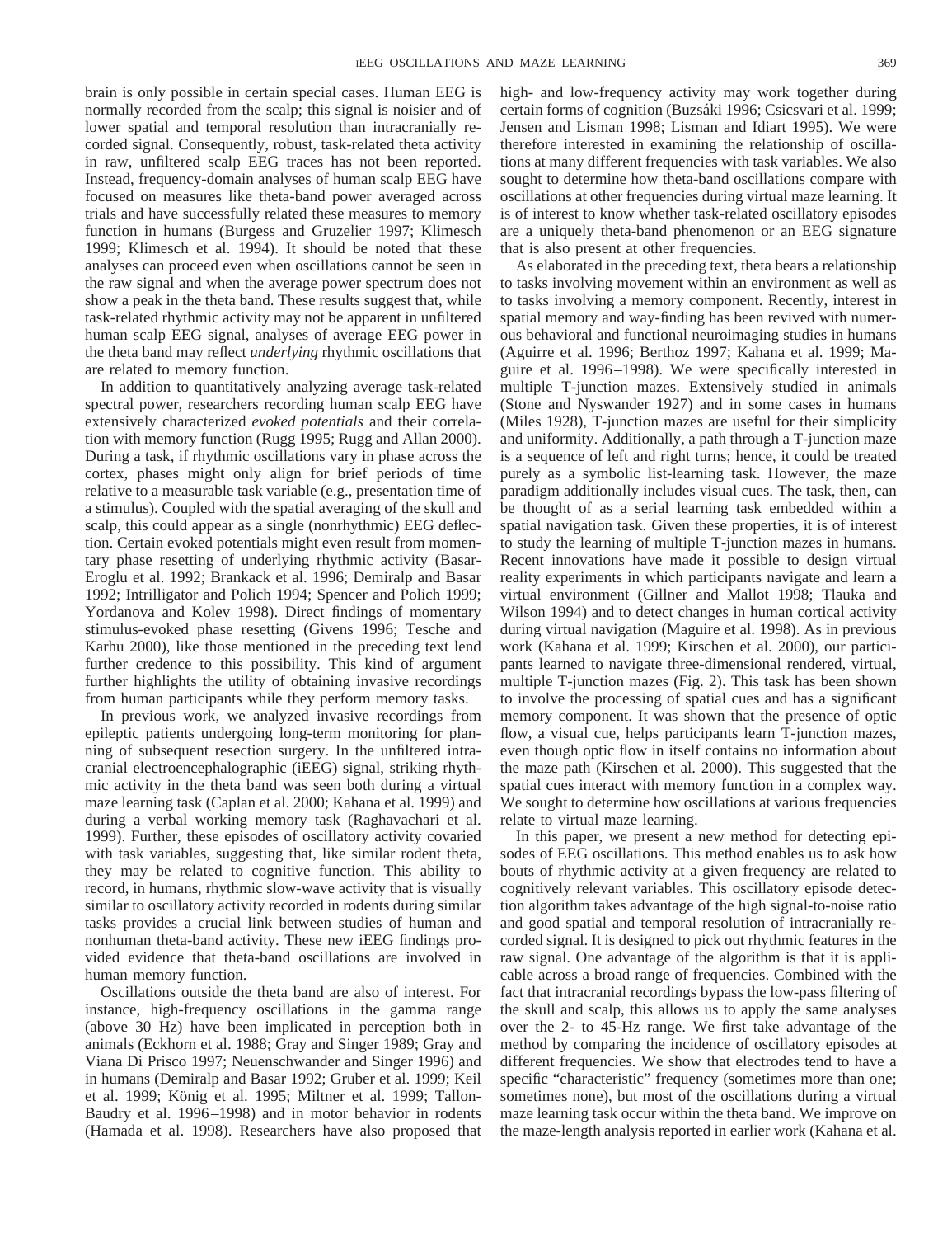





FIG. 1. All sites recorded from in all 5 participants. These topographic maps show electrode locations on 3 views of a standard brain. *Left*: right lateral view. *Middle*: inferior view. *Right*: left lateral view. Each shape denotes an electrode location. Different shapes denote different participants. Red-filled shapes were excluded from our analyses; green-filled sites were included.

1999). In these studies, we confined ourselves to the 4- to 8-Hz theta band, and our analyses could not be used to compare across frequency. With the new oscillatory episode detection algorithm, we are able to apply the maze-length analysis similarly across a broad range of frequencies and show that the maze-length effect occurs primarily within the theta band.

A limitation of the maze-length analysis is that maze length was an experimental *manipulation* of task difficulty. It is desirable to examine the electrophysiological correlates of behavioral measures that relate to learning. Therefore we examined participants' response times as they navigated through the mazes. This measure of response time, mean decision time per trial, has already been shown to correlate with learning (Kirschen et al. 2000). Mean decision time has also been shown to be a better correlate of learning than the number of errors committed (Kirschen et al. 2000) (also see RESULTS). We show that the patterns of oscillations that correlate with decision time are different from those that correlate with maze length.

## METHODS

# *Participants and recording*

We recorded from five patients with drug-resistant epilepsy. When the location of the seizure focus is unclear, patients undergo invasive monitoring to localize the focus. Intracranial platinum electrodes (3-mm diam) are placed subdurally in many brain regions to test hypotheses about the localization of the seizure focus as well as mapping functional regions to be avoided in surgery. By participating in our studies, these patients incurred no additional medical or surgical risk and informed consent was obtained from the patients and their guardians. The protocol was approved by the Institutional Review

TABLE 1. *Participant demographics*

Board at Children's Hospital, Boston. We sampled a total of 345 electrodes across five participants. iEEG signal was sampled at 200 Hz (Telefactor apparatus, band-pass filter: 0.5–100 Hz) for *participants 1–4* and at 256 Hz (BioLogic apparatus, band-pass filter: 0.3–70 Hz) for *participant 5.* The locations of the electrodes were determined from co-registered computed tomograms and magnetic resonance images by an indirect stereotactic technique (Talairach and Tournoux 1988). Electrodes overlying regions of known lesions or seizure onset zones were excluded from analysis (a total of 91 such electrodes were excluded).

All recording sites are plotted in Fig. 1, and further information about our patients is given in Table 1.

## *Task and procedure*

Participants learned to navigate multiple T-junction mazes consisting of T junctions linked by corridors (Fig. 2). All corridors were of equal length. The sequences of successive turns were constrained to prevent the path from crossing itself (this happens with 3 successive left turns or right turns). We also eliminated paths that contained the subsequence right-left-right-left-right-left (or its complement) to avoid especially easy paths. Invisible walls prevented participants from moving down incorrect corridors.

Participants navigated the maze in a highly constrained fashion one keystroke (up arrow) moved the participant's view down a corridor (the participant's virtual position was always on the midline of the corridor) and one keystroke (left or right arrow, respectively) turned the view 90° to the left or right. The keyboard buffer was cleared following each movement so that holding down a key had the same effect as pressing it once briefly. Turns immediately followed the keystroke, while forward movements occurred over 280 ms. In some cases, this delay was filled with optic flow (the view was redrawn multiple times as the participant's view moved along the corridor, simulating virtual movement); in others, there was no illu-

| Participant | Age | Gender | Resection            | No. of Electrodes | No. of Excluded Sites |
|-------------|-----|--------|----------------------|-------------------|-----------------------|
|             | 16  |        | R frontal            |                   |                       |
|             |     | M      | R inferior occipital | 32                |                       |
|             |     | M      | Anterior L temporal  | 108               | 27                    |
|             | 23  | M      | L lateral frontal    | 78                | 23                    |
|             | 22  |        | L lateral frontal    | 96                | 23                    |
| Total       |     |        |                      | 345               | 91                    |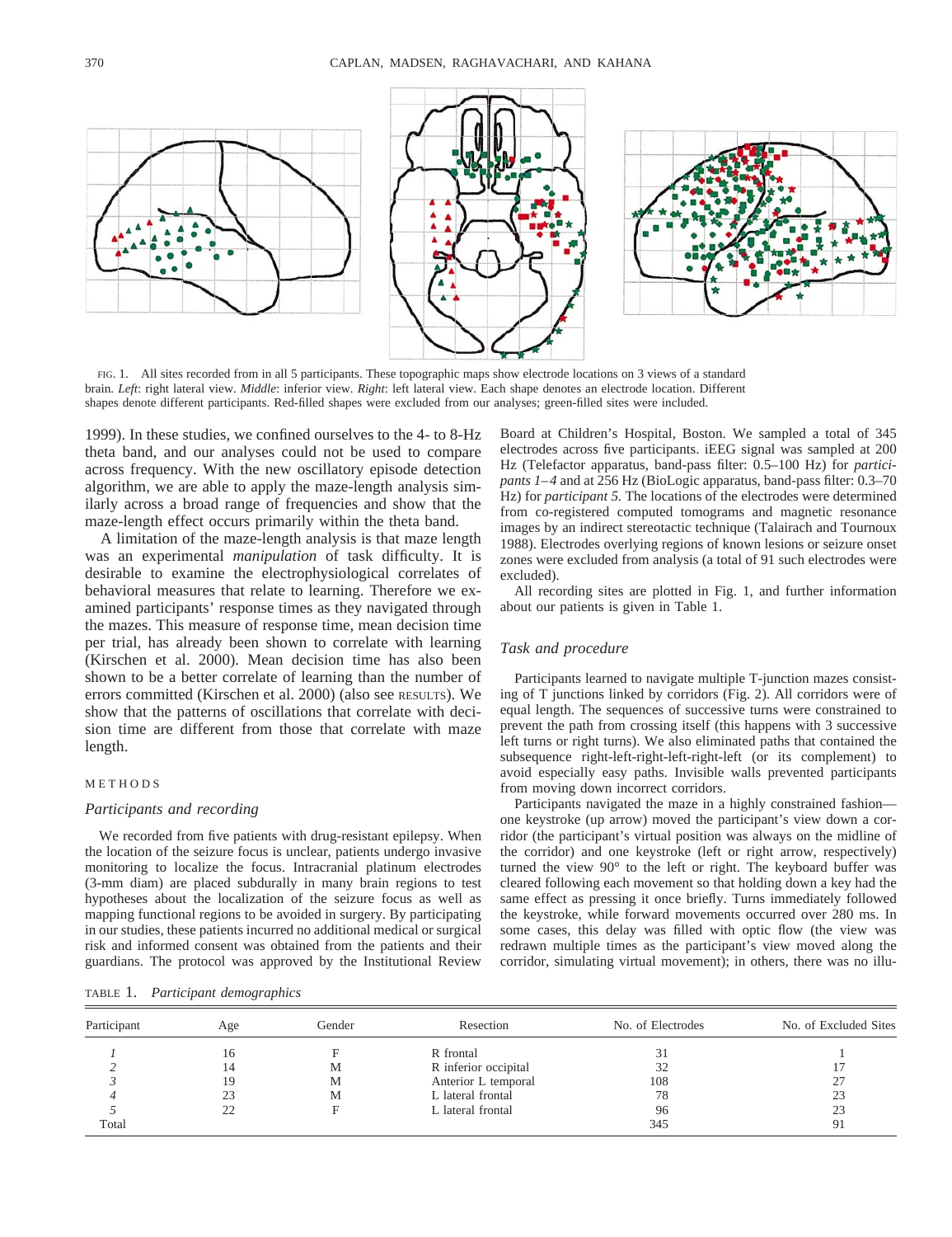

FIG. 2. The virtual maze learning task. *Left*: blueprint of a sample multiple T-junction maze. The red plus sign marks the start position and the blue diamond marks the end point. Arrows denote the correct path. Dotted lines represent invisible walls that prevented participants from going down incorrect corridors. *Right*: snapshots of the participants' perspective within the virtual maze, *study* mode, at the final junction of a sample maze.

sion of motion and the participant's view moved to the T junction following the delay.

Participants traversed a maze in two distinct *cueing modes:* initially, four consecutive trials were presented in *study* mode, in which arrows were placed on the walls to indicate the correct path. Participants then traversed the same maze in *test* mode, with the arrow cues removed, forcing them to rely on a learned representation of the maze. Participants navigated a maze repeatedly until they reached a performance criterion: namely, three consecutive errorless traversals. Task difficulty was manipulated by varying path length, which we term *maze length.* After a practice block of four eight-junction mazes (we excluded these mazes from our analyses), maze length was either *short* (sequences of 6 left and right turns) or long (sequences of 12 left and right turns) mazes.

## *Detecting oscillatory episodes*

We designed the oscillatory episode detection algorithm to identify times within the signal that exhibited high-power rhythmic activity at a particular frequency, lasting a few cycles. We therefore defined an *oscillatory episode* at a particular frequency, *f* \*, as a duration longer than a time threshold,  $D_T$ , during which power at frequency  $f^*$ exceeded a power threshold,  $P_T$ . We selected the two parameters,  $P_T$ and  $D_T$ , as follows.

We moved to the frequency domain by wavelet transforming the raw traces [Morlet wavelet, window  $= 6$  cycles (Grossmann and Morlet 1985)]. Frequency was sampled logarithmically because with wavelets, the relative bandwidth is preserved; 24 frequency steps were used in the range 1–54 Hz. The wavelet transform gave us wavelet power as a function of time at each frequency of interest.

To select the threshold,  $P<sub>T</sub>$ , separately for each frequency at each recording site, we first assumed that the background spectrum was "colored noise," with the form  $Af^{-\alpha}$ , a general property of natural, autocorrelated signals (Schlesinger and West 1988). We wanted to set  $P<sub>T</sub>$  in such a way as to exclude this background signal. We therefore fit the theoretical Power( $f$ ) =  $Af^{-\alpha}$  function to the actual power spectrum over the 1- to 54-Hz range at each electrode. The curve fitting was done by log-transforming the average wavelet spectrum and then computing a linear regression on these values. The intercept is then equal to log (A) and the slope is equal to the exponent,  $-\alpha$ . The fit value at frequency  $f^*$  was taken to be the mean of the  $\chi^2(2)$ distribution of wavelet power at that frequency (Percival and Walden 1993). The parameter,  $P_T$ , at a given frequency, was set to the 95th

percentile of the cumulative distribution of this fit  $\chi^2(2)$  function to exclude 95% of the background signal.

The duration threshold,  $D_T$ , at frequency  $f^*$  was set to three cycles [i.e., 3(1/*f\**)] to eliminate artifacts and physiological signatures that were nonrhythmic.

Finally, we introduce the measure:  $P_{\text{episode}}(f)$ , percent trial time in episodes.  $P_{\text{episode}}(f)$  was defined as the total amount of time during which episodes occurred at frequency *f* divided by the total time in trial.  $P_{\theta}$  was defined as the union of all  $P_{\text{episode}}(f)$  time in the 4- to 8-Hz band (5 logarithmically spaced frequency values).

In subsequent analyses, we excluded frequencies at the ends of the 1- to 54-Hz range; our range of interest was 2–45 Hz. This was done to keep clear of the band-pass filtering of the amplifiers at the low-frequency end and to avoid contamination by the 60-Hz line noise artifact at the high end.

#### RESULTS

In all analyses, significance thresholds were chosen to obtain a low estimated *Type I* error (false positive) rate. Betweensubject variability in electrode placement and possible reorganization of function due to the pathology of the subject pool make it meaningless to average over anatomical regions with only five participants. Therefore it is not possible to generalize the localization of the task dependencies; however, at this stage, we are primarily interested in the overall pattern of results; hence, we ensured that the hit rate exceeded by far a conservative estimate of false positive rate.

# *Behavioral data*

Participants learned to navigate virtual, multiple T-junction mazes. Participants were first presented with four *study-mode* trials, where an arrow (a visual cue) appeared at each junction, denoting the correct path. Then participants were required to navigate the maze in *test mode* without the aid of the arrow cues. They continued until they reached a criterion of three perfectly navigated consecutive test trials. We manipulated the number of junctions in the maze, a variable that has a profound effect on task difficulty (Kirschen et al. 2000). Across participants, mean number of test trials required to reach the learning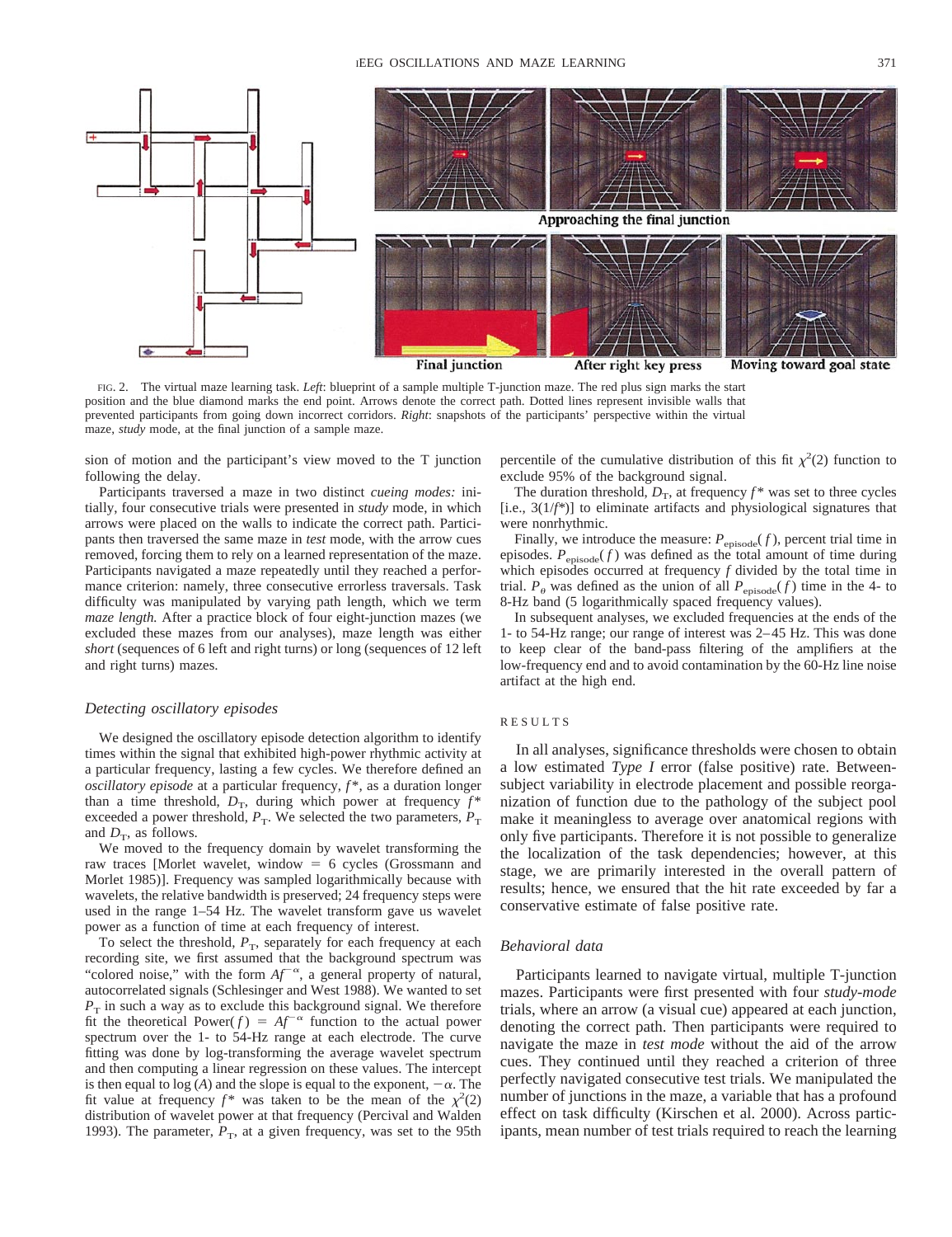

FIG. 3. The decision time measure. Plotted is the dependence of decision time on test trial number, for long  $(-)$  and short  $(--)$  mazes. Error bars denote SE across participants.

criterion (not including the three criterion trials) was 8.66  $\pm$ 3.31 (mean  $\pm$  SE) for long (12 junction) mazes and 0.58  $\pm$ 0.10 for short (6 junction) mazes.

To test the hypothesis that oscillations are related to learning, we wanted a sensitive measure of degree of learning. The first candidate is the number of erroneous turns committed. However, in a T-junction maze-learning task, or any binary sequence-learning task, the guess rate for each element of the list/path is 50%. Furthermore, once a wrong turn is made, the participant either corrects the error by making two successive turns in the opposite direction or turns around and becomes

disoriented in the maze and makes many more errors. Thus, after the first error it is hard to evaluate the quality of memory for the subsequent choice points (Kirschen et al. 2000). For two-alternative forced choice tasks, measures of inter-response times (IRTs) are especially useful for tapping performance levels even when response accuracy is perfect, and have been applied extensively in the literature (Kahana and Loftus 1999). We therefore chose to use the mean response time at choice points, *decision time*, as a measure of performance (Fig. 3). Consistent with the foregoing reasoning, earlier work demonstrated decision time to be a more sensitive measure of learning than the number of errors committed; learning curves that were significant in decision time were nonsignificant in number of error turns (Kirschen et al. 2000). Finally, the decision time measure allows us to compare perfect traversals of mazes, which, while they vary in demands on encoding, are matched for number of keystrokes.

## *Oscillatory episodes*

As reported previously (Kahana et al. 1999), theta oscillations appear in the raw, unfiltered human iEEG signal. Figure 4 shows sample traces that show theta-band oscillations in selected electrodes from each of the five participants. We developed an algorithm to detect such episodes of oscillatory activity with two significant objectives in mind. First, we wanted the algorithm to tag signals that looked like rhythmic activity in the raw trace (as does theta activity in rodents). Second, we developed our method to be unbiased across frequency to be able to compare oscillatory activity at different frequencies. Previous analyses of oscillatory activity in humans and in rodents have tended to focus on measures of



FIG. 4. Detecting theta-band oscillatory episodes. Theta is seen in raw signal (blue traces) recorded in electrodes in all 5 participants. Vertical gray lines mark 1-s intervals. The yellow-shaded regions denote theta-band oscillatory episodes identified by the algorithm (see text). The gray-shaded regions denote out-of-trial periods; these were utilized in the detection of episodes but excluded from the calculation of *P*<sub>0</sub>. F, R, and L, participants' keystrokes (forward, right, and left, respectively). Rows 1–5 represent traces from *participants 1–5*, respectively. Talairach coordinates (L-R, A-P, I-S) mm: *participant 1*, (-31.6, 19.1, -15.5); *participant 2,* (52.6, -49.5, 10.3); *participant 3,* (-52.1, -67.6, 12.6); *participant 4*, (-39.0, -4.4, -16.3); *participant 5*, (-56.1,  $-24.3$ , 23.4). Vertical scalebars (to the *left* of the traces) denote 100  $\mu$ V.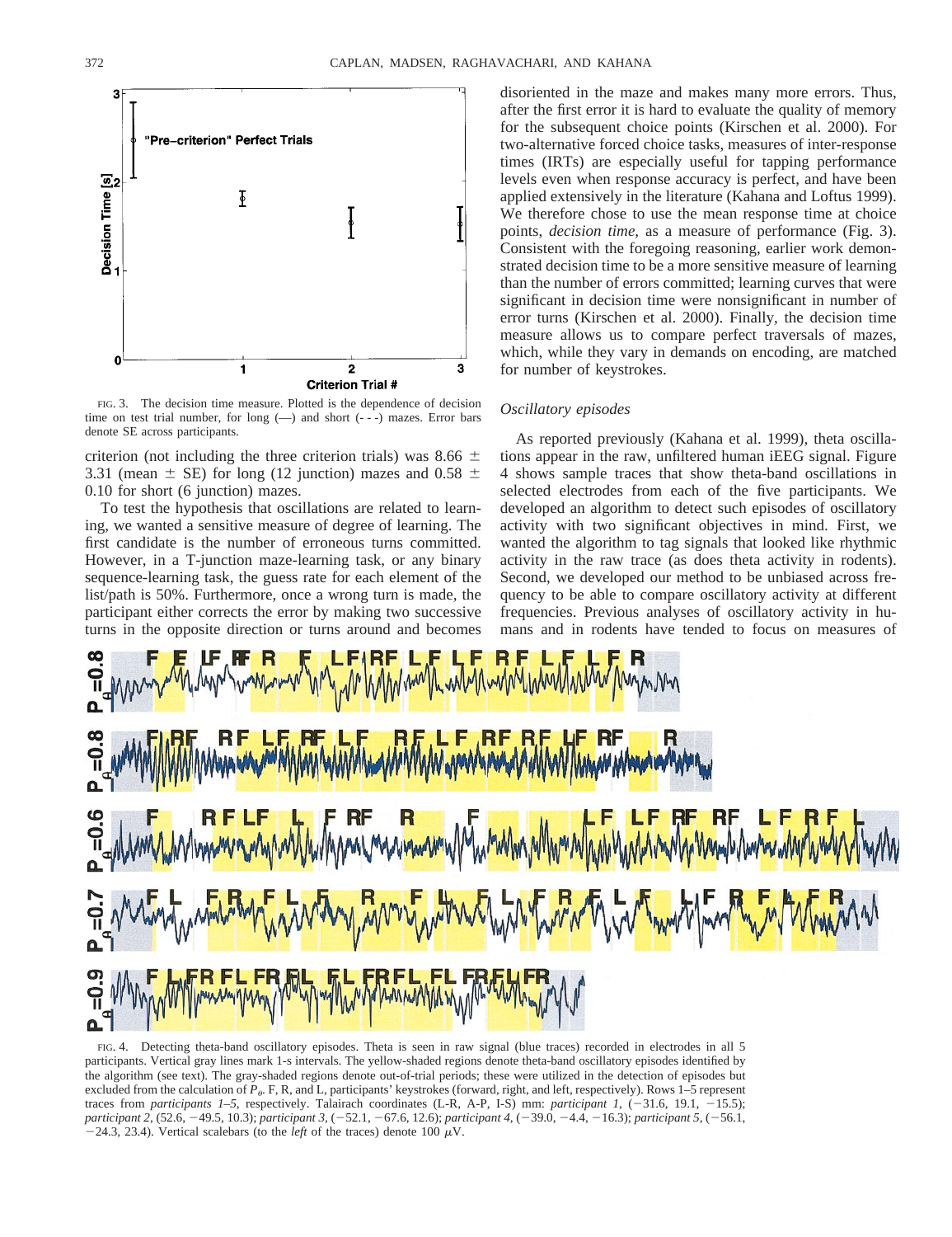

FIG. 5. Wavelet power spectrum for 2 example recording sites. *A*: *participant 5*, Talairach coordinates (L-R, A-P, I-S): (-41.4, 24.5, 38.0) mm. *B*: *participant 5*,  $(-60.1, -19.1, 15.4)$  mm. Error bars denote SE of the mean. - - -, the  $A \times (1/f^{-\alpha})$  (colored noise) spectrum fit.

average power (Benington et al. 1994; Mendelson et al. 1980; Pradhan et al. 1993; Roncagliolo and Vivaldi 1991; Smith et al. 1979). These methods have been applied without controlling for the levels of oscillatory activity that one would expect by chance. We present an oscillatory-episode detection algorithm that exploits the fact that theta episodes, runs of several cycles of theta-band activity, appear visibly in the unfiltered signal (see METHODS). By taking advantage of the known properties of background EEG and using these to tailor the method in the same way at each frequency, the method allowed us to fairly compare oscillatory episodes across frequencies. First, this allowed us to demonstrate that oscillatory episodes within the theta band are a prominent feature of our signal at many electrode locations. Second, we were able to compare incidences of the identified oscillatory episodes with task variables.

We designed our oscillatory episode detection algorithm to be able to identify times within the iEEG record that exhibited high-power rhythmic activity lasting a few cycles. We wanted the algorithm to be relatively insensitive to sharp transients as found in epileptic EEG. The method requires two parameters. An *oscillatory episode* at a particular frequency,  $f^*$ , was defined as a duration longer than  $D<sub>T</sub>$  cycles during which power at frequency  $f^*$  exceeded  $P_T$  (see METHODS).

We selected the threshold,  $P<sub>T</sub>$ , separately for each frequency at each recording site to make the method comparable across frequency, brain region, and subject. This selection of  $P<sub>T</sub>$  relied on the ubiquitous property of background EEG—that the background power spectrum is colored noise, with the form  $Af^{-\alpha}$ , where *f* is frequency and *A* and  $\alpha$  vary. The exponent  $\alpha$ generally takes on values between 1 and 2; in our case, mean value, compiled across participants, was  $1.69 \pm 0.31$  (mean  $\pm$  $\sigma$ ). Colored noise is a common property of a wide range of natural (including biological) signals (Schlesinger and West 1988). Power spectra indeed show this kind of background (Fig. 5*A,* —), and sometimes have superimposed peaks (Fig. 5*B,* —). These peaks likely occur because oscillations are present in the signal. Therefore we fit the function  $Af^{-\alpha}$  to the wavelet power spectrum (e.g., Fig. 5, ---). The duration threshold,  $D^T$ , at frequency  $f^*$  was set to three cycles [i.e.,  $3(1/f^*)$ ]. This biased the algorithm to tag oscillations consisting of sustained runs of rhythmic activity.

By choosing the thresholds in this manner, we could estimate the effect of the episode detection algorithm on "background EEG." A power threshold  $P_T = 95$ th percentile should, on average, eliminate 95% of the background signal. This would set an upper limit (on average) on the value that  $P_{\text{episode}}(f^*)$  could take—namely, 5%. However, by adding the duration threshold,  $D_T = 3$  cycles, this 5% high power not only has to be present, but it has to *cluster* in time to be able to surpass the  $D<sub>T</sub>$ . Therefore a good benchmark for identifying a significantly high amount of oscillatory episodes at a given frequency is  $P_{\text{episode}}(f^*) > 5\%$ .

The oscillatory episode detection algorithm agreed well with visual inspection. Figure 4 also illustrates the performance of the algorithm. Note that the algorithm picked out oscillatory episodes with the parameters used in this example ( $P_T = 95$ th percentile,  $D_T = 3$  cycles).

# *Frequency tuning of oscillatory episodes*

If oscillations are present at particular "characteristic" frequencies, this should be evident as a local peak in the incidence of oscillatory episodes relative to nearby frequencies. In the episode-detection method we used, the parameters are selected for each wavelet frequency and electrode location individually, in a manner that is minimally biased with respect to the actual (experimental signal) distribution of wavelet coefficients. This makes it possible to compare the amount of oscillatory activity at one frequency to nearby frequencies.

By plotting the function  $P_{\text{episode}}(f)$  (Figs. 6 and 7), one can see that there is indeed a significant peak at certain electrode locations, in the theta band (Figs. 6 and 7, *A–C*) as well as outside the theta band (Fig. 7, *D–F*). In some cases, multiple peaks can be seen (Fig. 7, *G* and *H*). While it is possible that multiple peaks are evidence of the fine spectral structure of a complex waveform, this is not always the case. For instance, *P*episode at the two peak frequencies at the site in Fig. 7*G* shows statistical independence over maze trials  $[r(114) \pm -0.022]$ , NS]. In still other sites, there is no pronounced peak (Fig. 7*I*). Figure 6 also illustrates the robustness of the frequency dependence to the choice of the two analysis parameters  $(P<sub>T</sub>$  and  $D<sub>T</sub>)$ .



FIG. 6. Frequency dependence of oscillatory episode activity. Each plot shows  $P_{\text{enisode}}$  as a function of frequency for an example location that shows both significant amounts of oscillatory theta-band activity and task dependence [*participant 1*, right inferior frontal cortex, Talairach coordinates (L-R, A-P, I-S):  $(9.8, 15.2, -18.9)$  mm]. The different plots illustrate the robustness of this pattern to the episode detection parameters, with the duration threshold varying by column and the wavelet coefficient threshold varying by row. The central thick plot indicates the standard parameter set used throughout the paper. Error bars denote SE.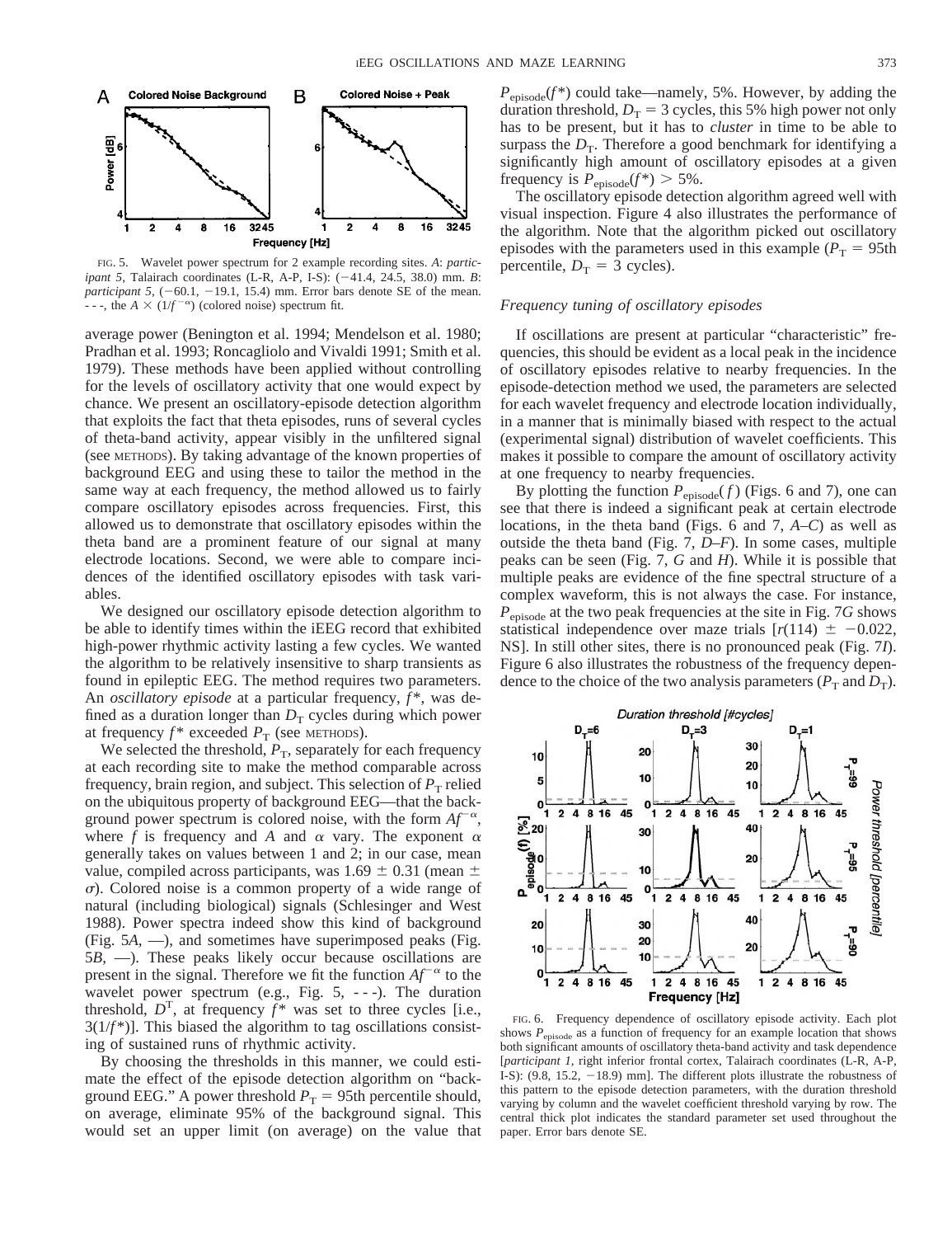We next addressed the question of whether oscillatory episodes occur predominantly within the theta band or comparably across the broad band examined. We simply evaluated the mean  $P_{\text{episode}}(f^*)$  against the value 5% (the estimated maximum  $P_{\text{enisode}}$  value for background signal). Figure 8 shows how many electrodes show significantly high  $P_{\text{episodes}}(f^*)$  at each frequency (2-tailed *t*-test,  $P \leq 0.001$ ). It is evident that oscillatory episodes are most prevalent within the theta band. The nonuniformity of the distribution of  $P_{\text{episode}}$  by frequency is significant for all participants  $[\chi^2(22) = 223, 103, 588, 162,$ and 520 for *participants 1–5*, respectively;  $P < 10^{-14}$ .

Because we controlled for the background colored noise spectrum, the predominance of oscillatory activity in the theta band cannot be explained by the general tendency for lower frequencies to exhibit larger amplitudes. The episode-detection algorithm successfully identifies episodes of oscillatory activity at different frequencies and is robust to the choice of parameters. Different brain regions show different dominant frequencies, and in some cases show multiple "active" frequencies. Still, at this stage, the theta band is the most well represented band at the electrode locations sampled.

## *Dependence of theta episodes on task parameters*

We have found significantly elevated levels of both theta and non-theta oscillations during this task (Figs. 4–8). If it can be shown that these oscillations are correlated with variables known to have a strong influence on behavior, this would suggest that theta oscillations reflect an important feature of human cognition. We therefore examined the dependence of *P*episode on two important task variables, *maze length* and *decision time* (see behavioral results in the preceding text).



FIG. 7. Examples of different ways oscillatory episodes vary with frequency. Each plot shows  $P_{\text{episode}}$  as a function of frequency (error bars denote SE). Shown are electrodes with preferred frequency in the theta (*A–C*), alpha (*D*), beta (*E*), and delta (*F*) bands as well as an electrode with 2 (*G*) and 3 (*H*) preferred frequencies and 1 with no significant levels of oscillatory episodes (*I*). Dashed gray lines mark the 5% level, a benchmark for assessing significance (see text). Talairach coordinates (L-R, A-P, I-S) are: *A* (*participant 2*), (55.8, 232.1, 15.1) mm; *B* (*participant 4*), (223.8, 15.1, 10.0) mm; *C* (*participant 5*), (212.5, 15.7, 58.1) mm; *D* (*participant 3*), (224.9, 8.0, 55.2) mm; *E* (*participant 4*), (-45.5, -15.1, 38.7) mm; *F* (*participant 3*), (-53.3, 218.9, 1.8) mm; *G* (*participant 3*), (253.9, 242.6, 9.0) mm; *H* (*participant 5*), (242.8, 221.1, 234.3) mm; *I* (*participant 4*), (231.6, 213.2, 60.6) mm.



FIG. 8. Significant levels of oscillations. Histograms reveal the number of electrodes showing significantly high  $P_{\text{episode}}$  as a function of frequency, *f*. From *top* to *bottom*, the histograms represent *participants 1–5,* respectively.

MAZE-LENGTH EFFECT. We examined how  $P_{\text{episode}}$  varied with maze length (number of junctions) during perfect traversals of mazes, in both the training phase and test phase. Trials containing errors were excluded from this analysis because these trials were virtually absent in the short mazes, and thus, any difference observed between the short and long mazes could be carried by these error trials. Furthermore, on a significant number of error trials, participants became lost in the maze, and rather than trying recall or learn the sequence spent their time trying re-orient themselves.

As shown in Fig. 9, many sites showed significantly greater  $P_{\text{episode}}$  during long mazes than during short mazes ( $P$  < 0.0005 by a 2-tailed Mann-Whitney *U* test). This maze-length effect is seen for study trials as well as test trials<sup>1</sup> and at a broad range of frequencies; however, the effect is predominantly found in the theta and alpha bands. It is striking that only one electrode exhibited more theta-band oscillatory activity in short mazes than in long mazes.

The locations of all electrodes showing these effects within the theta band are plotted in Fig. 10. Due to the electrode sampling bias (a result of clinical considerations) and possible reorganization of function in epileptic brains (Fried et al. 1994; Margerison and Corsellis 1966; Sass et al. 1990), one should be cautious in generalizing the localization of these task effects.

<sup>&</sup>lt;sup>1</sup> Because the task is self-paced and participants are directed through the maze during the first four trials, the task blurs the distinction between study and test. On each maze traversal after the very first, participants are engaged in both learning the maze sequence and attempting to retrieve the information learned on previous traversals from memory. We nonetheless analyzed these trials separately and found no systematic differences. Therefore, we do not plot analyses of study and test trials separately in the figures.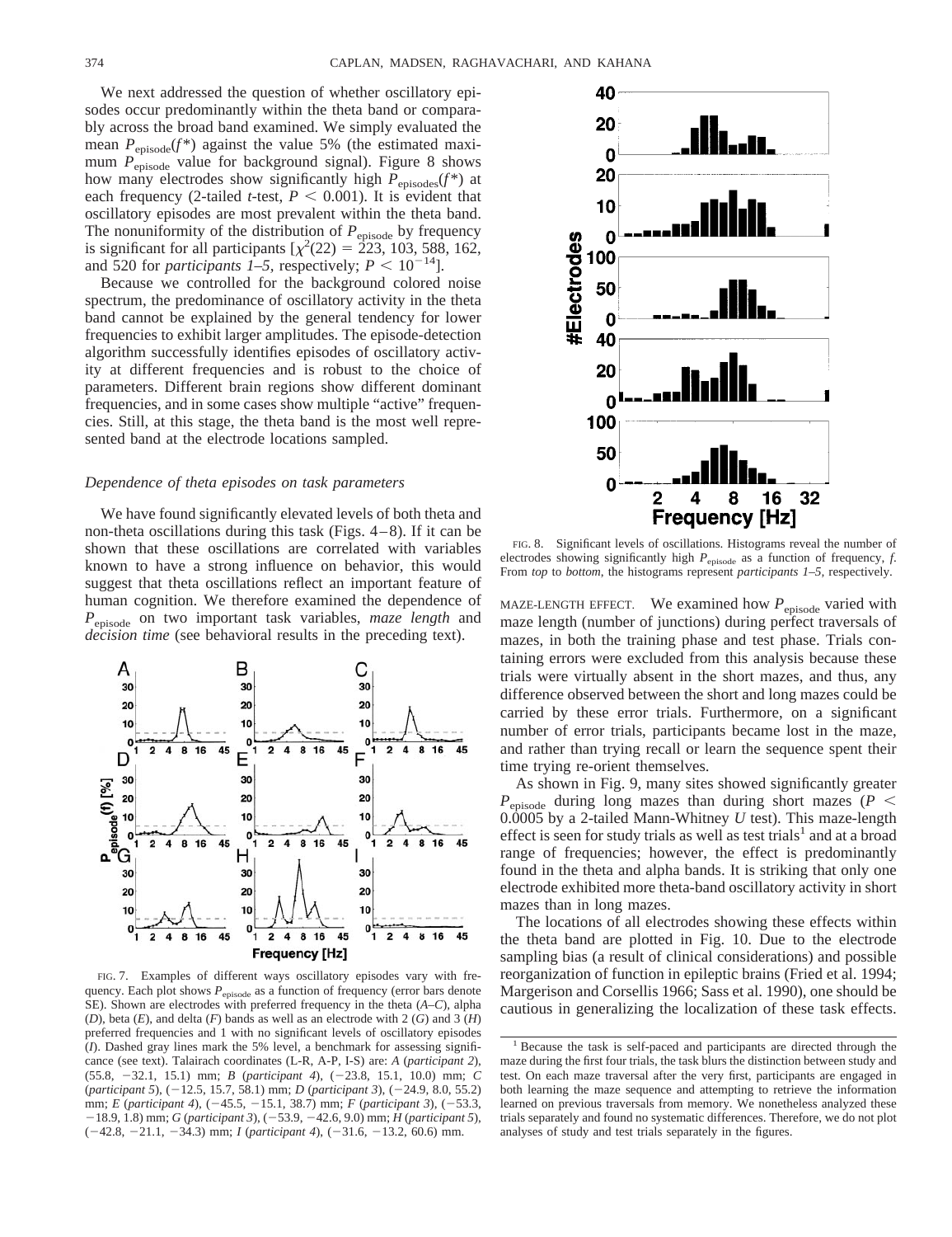

FIG. 9. Frequency characteristics of the maze-length effect. Histogram of the number of electrodes showing the maze-length effect as a function of frequency summarized across all 5 participants. ■, frequency-electrode pairs showing higher  $P_{\text{enisode}}$  in long than short mazes ( $P < 0.0005$ );  $\Box$ , the opposite effect. Conservative estimate of *Type I* error rate is 0.22 sites at each frequency.

Nonetheless, it is of interest that the theta-band maze-length effect is observed in many brain regions. The widespread distribution of the maze-length effect might be a result of the fact that maze length in turn covaries with many task parameters The presence of maze-length dependent theta in different regions may reflect different underlying functions for theta.

The maze-length effect extends previous findings (Kahana et al. 1999) to a larger population and to non-theta frequency bands. It indicates that oscillatory activity (primarily thetaband) is not only *present* during virtual maze learning but can be influenced by a manipulation of task difficulty, tying oscillatory episodes closely to cognition. The finding that in almost all cases of the maze-length effect within the theta band, oscillations are more prevalent in long than in short mazes,

suggests that theta is related to the increased cognitive demands of longer mazes.

DECISION-TIME EFFECT. The average amount of time a participant takes at a maze junction, *decision time,* is a good measure of learning at a given maze length and is a more sensitive probe of learning than the number of wrong turns a participant makes (Kirschen et al. 2000) (also see *Behavioral results*). We sought to determine whether this variable was related to oscillatory activity, independent of maze length. If the maze-length dependent theta we observed were directly related to the amount of encoding or retrieval difficulty during a trial, we should see an increase in theta per unit time with increasing decision time.

We were specifically interested in looking at perfect test trials during long mazes. Long mazes took participants numerous test trials to learn. We included all perfect test trials so that the trials would be controlled for the overall number of keystrokes. By including both criterion and precriterion perfect trials, we analyzed trials during which participants spanned a range of demands on encoding and retrieval. We therefore computed the Pearson correlation between  $P_{\text{episode}}(f)$  and decision time across trials and selected a significance cutoff threshold of  $P < 0.0005$  to equate the estimated Type I error rate with that for the maze-length effect [this corresponds to  $r(75) \ge 0.40$ ,  $r(92) \ge 0.36$ ,  $r(57) \ge 0.45$ ,  $r(72) \ge 0.40$ ,  $r(32) \ge 0.59$  for *participants 1–5*, respectively].

Figure 11*A* shows the number of electrodes at each frequency showing this effect ( $P < 0.0005$ ). In almost all cases meeting the significance criterion, the correlation was *positive*—oscillatory episodes occurred more of the time during trials with greater mean decision time. Quite surprisingly, however, in contrast to the maze-length effect, this task dependency appears relatively *absent* in the theta band. Instead, the decision-time effect is especially pronounced in the gamma and delta frequencies. This directly contradicts the hypothesis that the amount of theta in a given trial reflects either the encoding or retrieval difficulty during that trial.

It could be that while theta oscillations do not occur a greater percentage of *time* with increased demands on encoding or



FIG. 10. Brain regions showing maze-length related theta episodes. These topographic maps show electrode locations on 3 views of a standard brain. *Left*: right lateral view. *Middle*: inferior view. *Right*: left lateral view. Each shape denotes an electrode location. Different shapes denote different participants. Filled shapes denote electrodes that show the maze-length effect to  $P \leq$ 0.0005 at any frequency within the theta band  $(4-8 \text{ Hz})$ . Electrodes are filled black if they show more  $P_{\text{enisode}}$  during long mazes than short mazes. The 1 electrode filled light gray showed the opposite effect. Conservative estimate of *Type I* error rate is 1.3 electrodes.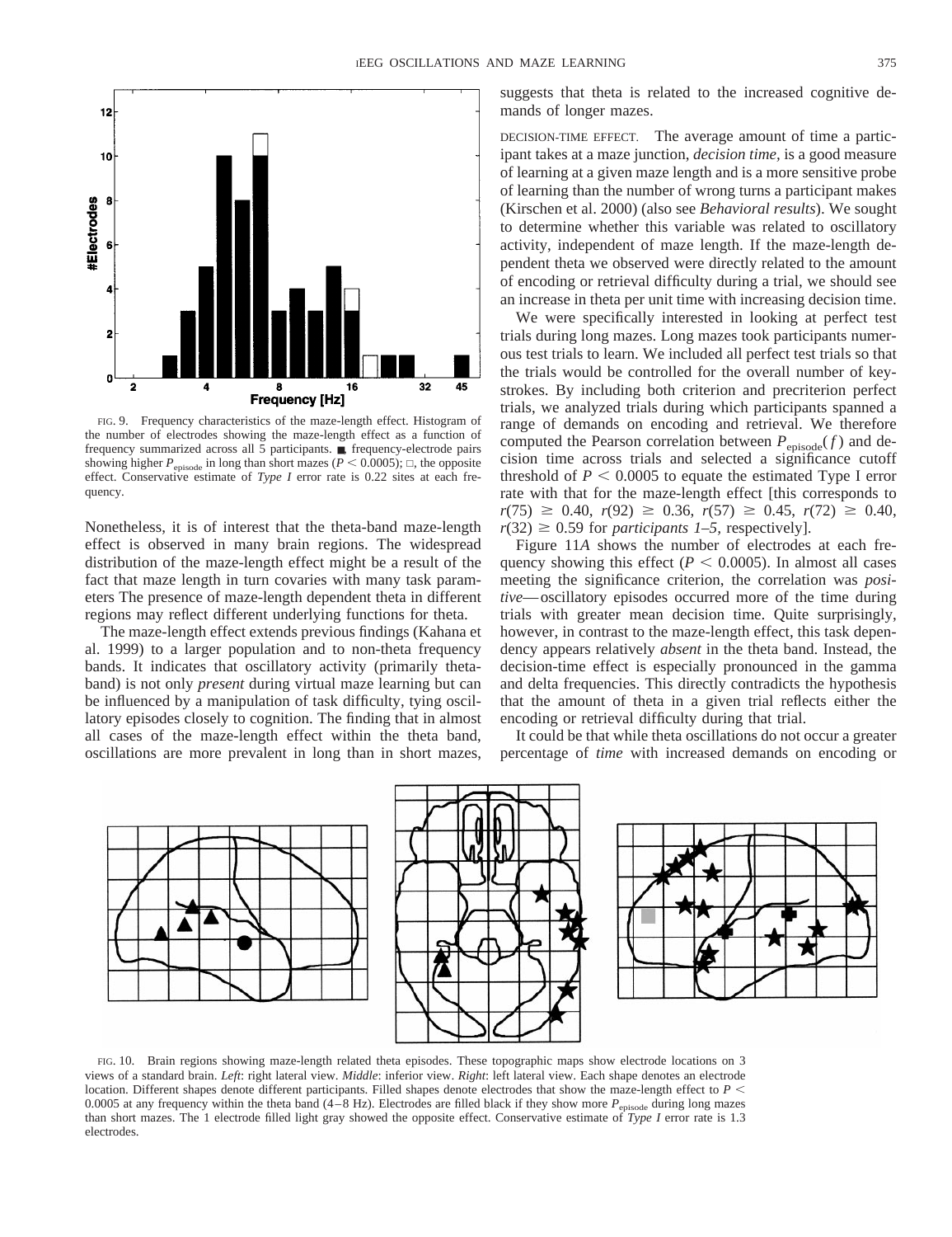

FIG. 11. Frequency characteristics of the decision-time effect. *A*: histograms of the number of electrodes showing the decision-time effect ( $P$  < 0.001) in perfect test trials during long (12 junction) mazes. ■, frequency-electrode pairs showing more  $P_{\text{episode}}$  as decision time increased;  $\Box$ , the opposite effect. *B*: the same analyses using average wavelet power as the measure. Conservative estimate of *Type I* error rate is 0.22 sites at each frequency.

retrieval, their *amplitude* might be larger. Following this alternate hypothesis, we predict that while  $P_{\text{episode}}$  does not in general covary with decision time, *average wavelet power* for a given trial should. We therefore repeated the decision-time analysis using average wavelet power as the measure. These results showed a highly similar frequency dependence (Fig. 11*B*). This suggests that the decision-time effect is found in the theta band neither in the predominance nor the amplitude of the oscillations. We discuss how to resolve the apparent contradiction between the maze-length and decision-time effects in DISCUSSION.

The decision-time effect is a finding of task dependence of oscillatory activity that is distinct from the maze-length effect—it is present even when maze length is fixed. The frequencies at which this effect occurs, however, are quite different from those at which the maze-length effect occurs. The decision-time effect appears *not* to be a theta-band phenomenon but rather, is prominent in the gamma and delta bands. We consider a specific example in Fig. 12. The first thing one notices is that the  $P_{\text{episode}}(f)$  plot for this electrode shows a theta peak but no significant gamma peak (Fig. 12*A*). In contrast, the decision-time effect is nonsignificant at this peak theta frequency but highly significant  $(P < -10^{-7})$  in the gamma band at 38 Hz (Fig. 12, *B* and *C*). By inspecting the vertical scales in *B* and *C,* one can see that the 38-Hz oscillations take up a small percentage of the overall task time. Conversely, theta oscillations are found a much greater proportion of the time. This explains why theta oscillations dominate the overall  $P_{\text{episode}}(f)$  plot. Nonetheless, the relatively less frequent 38-Hz oscillations are found significantly more of the time during trials with longer decision time.

#### DISCUSSION

#### *Distinct patterns of task-related oscillations*

We have shown that oscillatory episodes occur in relation to two task variables—maze length, a manipulation of task complexity, and decision time, a measure of encoding/retrieval demands. We found both effects at many different frequencies and at a variety of brain regions. The maze-length effect was found primarily within the theta and alpha bands, while the decision-time effect was primarily found in the delta, beta, and gamma bands, with relatively little effect found in the theta band. The different frequency characteristics of the two effects suggests that the two analyses are functionally distinct—that they tap quite different cognitive operations.

## *Possible roles of theta oscillations*

Our findings rule out a number of competing accounts of the role of theta in our maze-learning task. According to one hypothesis, increases in the rate of key presses produce increased theta activity. Because the key-press rate and associated virtual movement is faster in short mazes than in long mazes, this would produce the opposite maze-length effect namely, more theta in short mazes than in long mazes. Furthermore this account would predict a negative correlation between decision time and theta activity, and again, little support was found for this effect.

A follow-up account is that theta is related not to key presses or virtual movement but to time spent in encoding and retrieval, specifically when the participant is not moving through the maze. This account would predict the strong positive maze-



FIG. 12. Frequency specificity of the decision-time effect. The decision-time analysis is illustrated for a single sample recording site [*participant 5,* Talairach coordinates  $(-62.6, -14.5,$  $-1.7$ ) mm]. *A*: the  $P_{\text{episode}}(f)$  curve showing a theta peak but no gamma peak. - - -, the 5% benchmark level (see text for details). Error bars denote 95% confidence intervals. *B*: scatter plot of *P*episode (5 Hz) against decision time showing no significant decision-time effect. The *r* value denotes the Pearson correlation between these 2 variables. *C*: same as *B* for 38 Hz at the same recording site, showing a highly significant decision-time effect.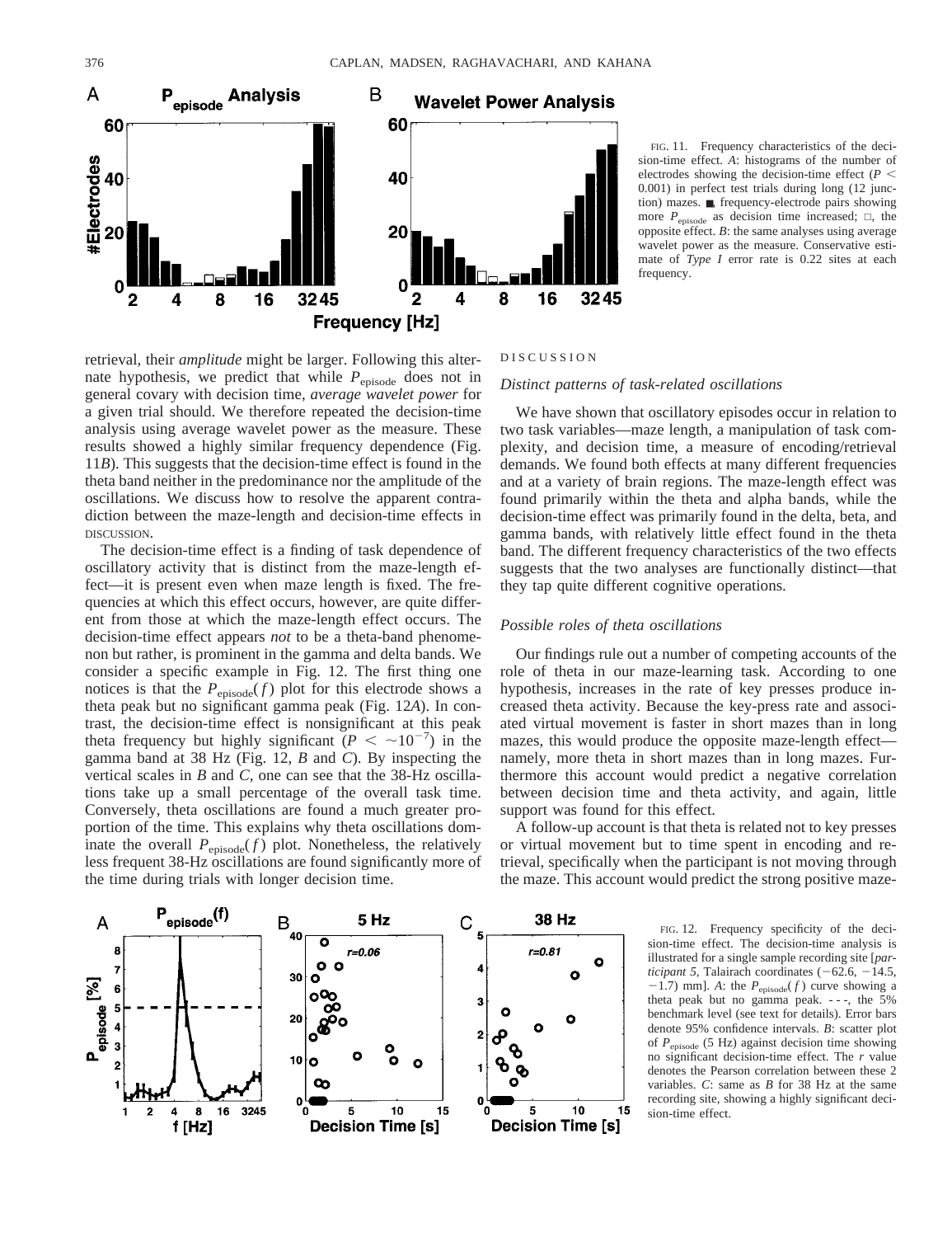length effect which we observed. However, it would also predict an even stronger positive decision-time effect, which was not found.

Further supporting evidence comes from analyses of oscillatory activity during a symbolic working memory task that failed to relate theta-band oscillatory activity to keystrokes or stimulus presentation alone (Raghavachari et al. 2001).

The finding of a robust theta-band maze-length effect led us to hypothesize that the presence of theta oscillations were related to the encoding or retrieval demands on the participant. However, the notable *absence* of a decision-time effect (both in *P*episode and in average power) contradicted this hypothesis. While it is possible that properties of theta that we have not analyzed (e.g., frequency, phase-locking of behavior) might covary with demands on encoding or retrieval, the results still present a problem. We propose the following resolution. We suggest that theta oscillations are *conducive* to specific types of encoding (Hölscher et al. 1997; Huerta and Lisman 1993; Larson and Lynch 1989; Larson et al. 1986; Pavlides et al. 1988). However, theta oscillations are invoked not by the *immediate* demands of the task but by the overall demands of the task. It is plausible that the brain cannot anticipate the cognitive demands at the time scale of hundreds of milliseconds. We suggest that instead, theta oscillations are invoked by the general demands of the task at hand, on the time scale of learning a maze. This would account for the presence of a maze-length effect combined with the relative lack of a decision-time effect in theta. This account is also consistent with theta being present in rodents during diverse types of exploratory behavior; the presence of theta tells us only that encoding and retrieval are facilitated, but tells us little of *how much* of these cognitive operations is achieved.

#### *Interpreting task-related oscillations in patients with epilepsy*

Recording intracranially from epileptic patients affords a number of significant advantages over scalp-recorded EEG in normal participants (Sperling 1997), including freedom from eye-movement artifacts, improved spatial resolution, and absence of the filtering of the skull and scalp as well as access to ventral brain regions. Other groups have successfully used intracranial recordings from human participants to investigate cognitive function including memory (Fernandez et al. 1999; Guillem et al. 1996) and language (McCarthy et al. 1995) as well as mapping the topography of the oddball (P300) potential (Halgren et al. 1980; Smith et al. 1990). However, there are some important caveats to iEEG research.

First, in addressing the issue of localization, it is important to keep in mind that the placement of electrodes is determined by the clinical team in order to identify the locus of seizure onset. When the seizure focus is unclear, large numbers of subdural electrodes, placed directly on the cortical surface, can be especially informative. Because the focus is often in temporal lobe, there is a sampling bias toward temporal regions. The necessary clinical bias in electrode placement means that the data obtained from any given patient give limited information about the locations associated with a cognitive function. To obtain a complete picture of the topography of brain activity associated with cognitive function, one must assess patterns across a large number of participants with varying electrode coverage. For the results presented here, therefore, it is premature to draw conclusions as to the general loci of human task-related oscillations.

It is also crucial to ask whether our results might be a direct result of the pathology of the subject pool. This is especially pertinent given that epilepsy is a disorder of rhythmic activity, and it is precisely rhythmic activity that we focus on in this paper.

There are several arguments against the possibility that our findings are related to epilepsy. First, we excluded sites involved in seizure onsets as well as electrodes placed over known lesions. Second, at a large number of sites, the incidence of oscillations covaried with the task, and these sites showed a high degree of spatial localization, a pattern quite the opposite of what one would expect from an uncontrolled process like epilepsy. Third, participants performed the task at levels similar to university undergraduates, indicating that the brain regions responsible for performing the maze learning task were functioning well. Fourth, sleep spindles, a different kind of theta-band oscillatory activity, have been recorded intracranially in epileptic patients and shown to be both similar to spindles in normals and unrelated to epilepsy (Malow et al. 1999), demonstrating that it is possible to observe rhythmic activity in epileptic participants that is not a result of their pathology. Finally, some evidence suggests that theta oscillations may in fact act to *inhibit* seizure onset in vivo (Miller et al. 1994) and that theta in vitro is insensitive to osmolality, a variable that affects patients' susceptibility to seizures (Osehobo and Andrew 1993). This kind of evidence dissociating theta oscillations and seizure activity supports the notion that the task-related rhythmic activity observed in our patients is not a consequence of their pathology.

## *Episode detection algorithm*

Previous algorithms have been developed for analyzing oscillatory activity in rodents or theta-band power in humans as well as for analyzing sleep (both human and nonhuman), where rhythmic activity can be seen in raw scalp EEG signal. These algorithms have focused on measures of average power (Basar-Eroglu et al. 1992; Benington et al. 1994; Gavrilov et at. 1995; Intrilligator and Polich 1994; Klimesch et al. 1994; Yordanova and Kolev 1998) or zero-crossing algorithms (Berry and Thompson 1978; Roncagliolo and Vivaldi 1991) or measures not directly related to the rhythmic nature of the signal—or else have assumed that an underlying oscillation is present and proceeded to analyze its phase relative to task variables (Burgess and Gruzelier 1997; Givens 1996; O'Keefe and Recce 1993; Tesche and Karhu 2000; Yordanova and Kolev 1998). Instead, we developed an algorithm that would allow us to ask whether a site expressed significant levels of oscillatory episodes at a given frequency, relative to a reference spectrum. In this way, we could analyze oscillatory episodes in a manner that was not biased across frequency, electrode location, or subject.

The algorithm presented here makes use of known properties of the background EEG to identify significantly elevated runs of oscillatory activity. It has the desired properties and, importantly, agrees with visual inspection (Fig. 4) and is robust to choice of analysis parameters (Fig. 6). Our method takes advantage of the relative clarity of the signal obtained from invasive recordings in humans and the fact that the rhythmic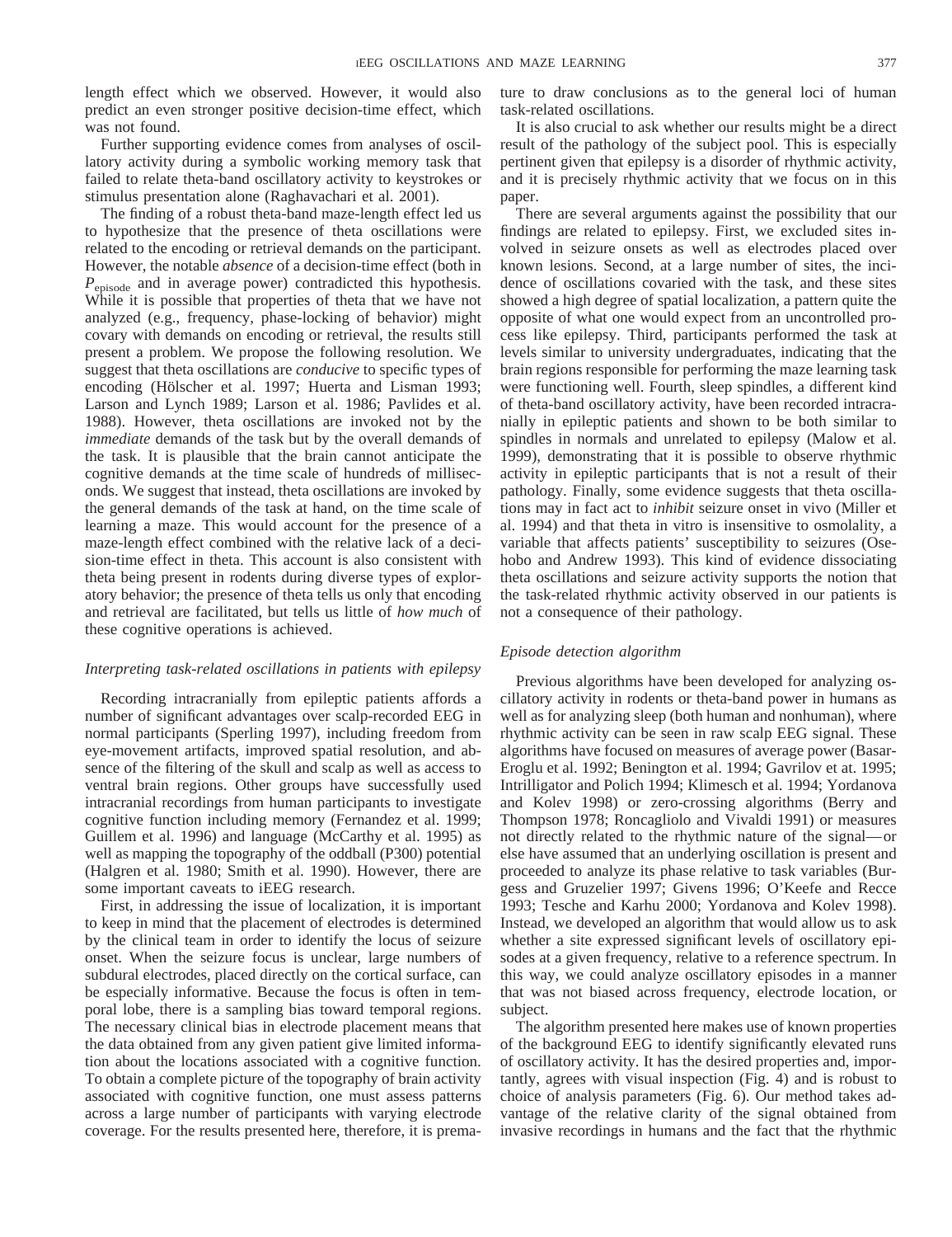## *Oscillatory episodes at different frequencies*

When interpreting analyses of oscillatory episodes at different frequencies, it is important to consider the following. The iEEG is dominated by a colored noise background spectrum, which means that activity at lower frequencies will tend to be of higher amplitude than activity at higher frequencies and will therefore dominate the unfiltered trace. We applied the analysis methodology at each frequency using an estimate of the background spectrum. This is similar to "prewhitening" the signal or weighting the analyses equally across frequency. Therefore, results obtained at higher frequencies may be just as statistically significant as those obtained at lower frequencies; however, the higher-frequency oscillations will not tend to dominate the raw signal. Depending on the theoretical questions being addressed, one may wish to favor either oscillations of large amplitude or oscillatory activity that shows a highly significant relationship to the experimental paradigm. At present we are more interested in how oscillatory activity might be related to cognition, rather than the physiological mechanisms by which it might be generated; therefore we focused on oscillations that covary significantly with important task variables. Nonetheless, we found that oscillations occurred more in the theta band than at other bands in general during the task (Fig. 8). Further, the theta band appears to be the predominant band at which oscillations covary with maze length (Fig. 9) but not decision tune (Fig. 11). Hence, oscillations that do in fact tend to be large in amplitude are also the most prevalent and dominate one of the task dependencies analyzed here.

# *Summary and conclusions*

We analyzed oscillatory episodes in human iEEG signal recorded during a virtual maze-learning task. We asked whether the oscillations recorded intracranially in humans bore a consistent relationship to two basic task variables, maze length and decision time. We presented an algorithm to detect episodes of oscillatory activity. This algorithm and the clarity of the iEEG recordings made it possible to demonstrate that oscillatory episodes in our experiment occurred *predominantly* in the theta band (Figs. 6 and 8), tying our observations more closely to studies of both rodent and human theta-band results.

At a large subset of recording sites, the incidence of theta episodes increased with maze length (Fig. 10). However, inconsistent with the notion that these theta oscillations reflect the amount of encoding or retrieval, theta oscillations did not tend to covary with decision time, a measure of the immediate demands on encoding and retrieval. This suggested to us that theta oscillations might be a physiological state that is *conducive* to certain types of encoding but that theta is invoked to differing degrees based on the general demands of the task (e.g., how difficult the task is) but not by the immediate cognitive demands. Gamma and delta oscillations *did* covary with decision time. These oscillations may reflect specific cognitive operations involved in integrating new information into memory.

The precise functions of patterns of oscillations during virtual maze learning remain unknown. Based on the rodent literature, one might expect that theta-band oscillations in particular are related to movement within the virtual space. As human theta oscillations have been observed in a symbolic working memory task using intracranial recordings (Raghavachari et al. 1999) and theta has been shown to be related to a similar task using MEG recordings (Tesche and Karhu 2000), this activity could not be *exclusively* related to the virtual navigation aspects of the task; however, it is still possible that theta plays an additional, unique role in tasks that rely on spatial cognition.

In the rat, theta has been shown to act as a dynamic window for the induction of long-term potentiation and depression at the synaptic level (Hölscher et al. 1997; Huerta and Lisman 1993, 1996; Larson and Lynch 1989; Pavlides et al. 1988). This raises the possibility that oscillations, especially in the theta band, are related to encoding and/or retrieval operations. However, in any memory task, including our maze-learning task, these operations are impossible to separate; learning strategies may in fact *actively* confound encoding and retrieval as in the case of rehearsal. Therefore we cannot distinguish oscillations related to encoding versus retrieval.

Oscillations at high frequencies (beta and gamma bands) are thought to play a role in perception (Demiralp and Basar 1992; Eckhorn et al. 1988; Gray and Singer 1989; Gray and Viana Di Prisco 1997; Gruber et al. 1999; Keil et al. 1999; König et al. 1995; Miltner et al. 1999; Neuenschwander and Singer 1996; Tallon-Baudry et al. 1996–1998), motor behavior (Hamada et al. 1998), and memory (Buzsáki 1996; Csicsvari et al. 1999; Jensen and Lisman 1998; Lisman and Idiart 1995). The highfrequency oscillations we observed might be related to perception or to memory operations or possibly to complex motor programming (although we eliminated the hypothesis that these oscillations are simply related to key pressing).

Finally, oscillations of varying frequencies may act together to perform multiple complex cognitive functions.

Thanks are due to the members of the Computational Memory Lab, A. Kepecs and J. Lisman, for helpful comments. We thank S. Sternberg for suggesting that we look for independent involvement of oscillations in behavior. We are most grateful to the patients and their families for their participation and support.

This research was funded by National Institute of Mental Health Grant MH-55687.

#### REFERENCES

- ADEY WR, DUNLOP WC, AND HENDRIX CE. Hippocampal slow waves: distribution and phase relationships in the course of approach learning. *Arch Neurol* 3: 74–112, 1960.
- ADEY WR, WALTER DO, AND LINDSLEY DF. Subthalamic lesions: effects on learned behavior and correlated hippocampal and subcortical slow-wave activity. *Arch Neurol* 6: 34–47, 1962.
- AGUIRRE GK, DETRE JA, ALSOP DC, AND ESPOSITO MD. The parahippocampus subserves topographic learning in man. *Cereb Cortex* 6: 823–829, 1996.
- BASAR-EROGLU C, BASAR E, DEMIRALP T, AND SCHURMANN M. P300-response: possible psychophysiological correlates in delta and theta frequency channels. A review. *Int J Psychophysiol* 13: 161–179, 1992.
- BENINGTON JH, KODALI SK, AND HELLER HC. Scoring transitions to REM sleep in rats based on the EEG phenomena of pre-REM sleep: an improved analysis of sleep structure. *Sleep* 17: 28–36, 1994.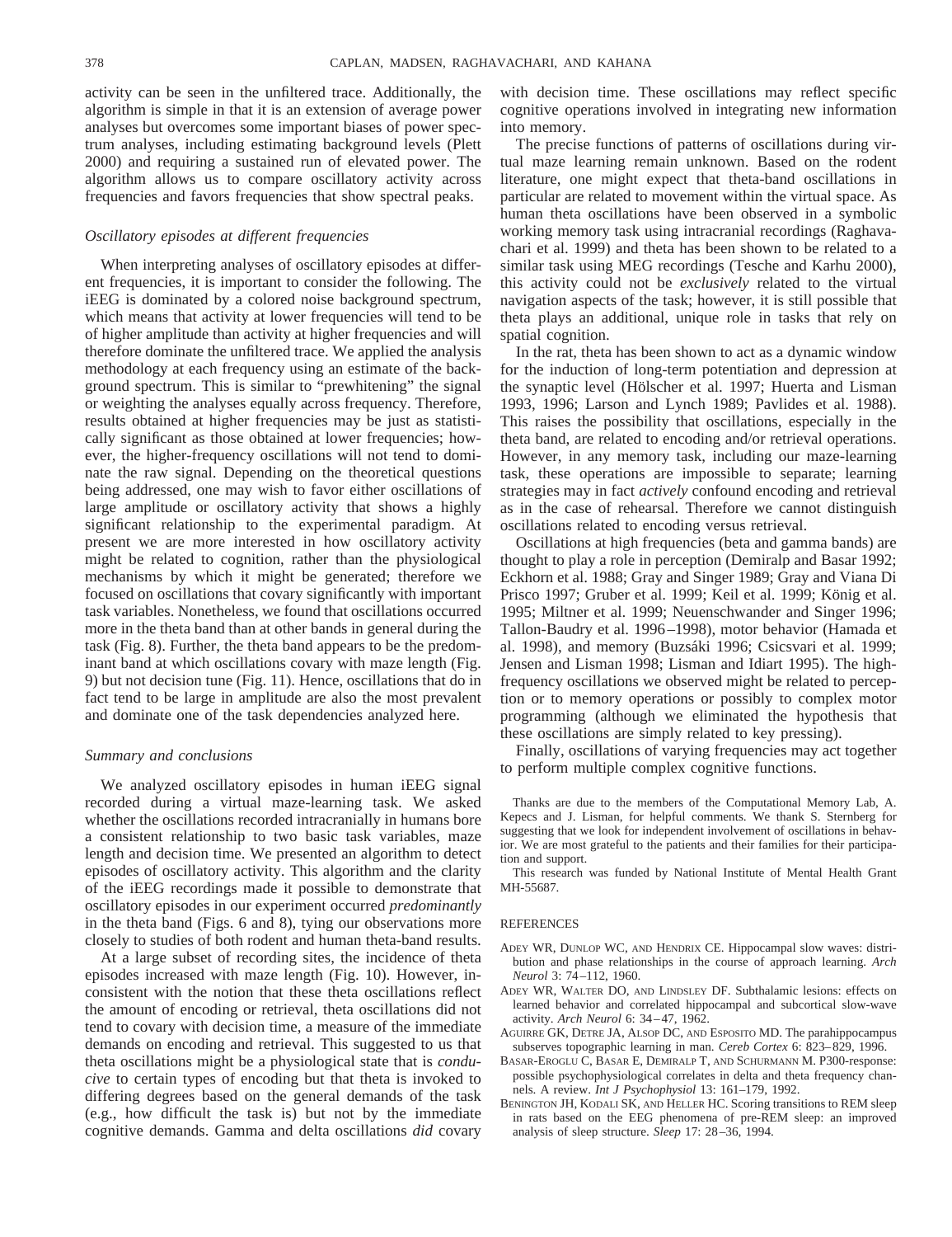- BERRY SD AND THOMPSON RF. Prediction of learning rate from the hippocampal electroenephalogram. *Science* 200: 129–300, 1978.
- BERTHOZ A. Parietal and hippocampal contribution to topokinetic and topographic memory. *Philos Trans R Soc Lond B Biol Sc* 352: 1437–1448, 1997.
- BIEDENBACH MA. Effects of anesthetics and cholinergic drugs on prepyriform electrical activity in cats. *Exp Neurol* 16: 464–479, 1966.
- BLAND BH. The physiology and pharmacology of hippocampal formation theta rhythms. *Prog Neurobiol* 26: 1–54, 1986.
- BLASZCYK M, GRABOWSKI R, EXCKERSDORF B, GOLEBIEWSKI H, AND KONOPACKI J. The rhythmic slow activity recorded from entorhinal cortex in freely moving cats. *Acta Neurobiol* 56: 161–164, 1996.
- BRANKACK J, SEIDENBECHER T, AND MULLER-GARTNER H. Task-relevant late positive component in rats: is it related to hippocampal theta rhythm? *Hippocampus* 6: 475–482, 1996.
- BUÑO WJ AND VELLUTI JC. Relationships of hippocampal theta cycles with bar pressing during self-stimulation. *Physical Behav* 19: 615–621, 1977.
- BURGESS AP AND GRUZELIER JH. Short duration synchronization of human theta rhythm during recognition memory. *Neuroreport* 8: 1039–1042, 1997.
- BUZSÁKI G. The hippocampo-neocortical dialogue. *Cereb Cortex* 6: 81-92, 1996.
- CAPLAN JB, KAHANA MJ, SEKULER R, KIRSCHEN M, AND MADSEN JR. Task dependence of human theta: the case for multiple cognitive functions. *Neurocomputing* 32–33: 659–665, 2000.
- CSICSVARI J, HIRASE H, CZURKÓ A, MAMIYA A, AND BUZSÁKI O. Oscillatory coupling of hippocampal pyramidal cells and interneurons in the behaving rat. *J Neurosci* 19: 274–287, 1999.
- DEMIRALP T AND BASAR E. Theta rhythmicities following expected visual and auditory targets. *Int J Psychophysiol* 13: 147–160, 1992.
- ECKHORN R, BAUER R, JORDAN W, BROSCH M, CRUSE W, MUNCH M, AND REITBOECK HJ. Coherent oscillations: a mechanism of feature linking in the visual cortex? *Biol Cybern* 60: 121–130, 1988.
- ELAZAR Z AND ADEY WR. Electroencephalographic correlates of learning in subcortical and cortical structures. *Electroencephalogr Clin Neurophysiol* 23: 306–319, 1967a.
- ELAZAR Z AND ADEY WR. Spectral analysis of low frequency components in the electrical activity of the hippocampus during learning. *Electroencephalogr Clin Neurophysiol* 23: 225–240, 1967b.
- FERNANDEZ C, EFFERN A, GRUNWALD T, PEZER N, LEHNERTZ K, DUMPELMANN M, VAN ROOST D, AND ELGER C. Real-time tracking of memory formation in the human rhinal cortex and hippocampus. *Science* 285: 1582–1585, 1999.
- FORBES WB AND MACRIDES F. Temporal matching of sensory-motor behavior and limbic 9 rhythm deteriorates in aging rats. *Neurobiol Aging* 5: 7–17, 1984.
- FRIED I, KIM JH, AND SPENCER DD. Limbic and neocortical gliomas associated with intractable seizures: a distinct clinicophathological group. *Neurosurgery* 34: 815–824, 1994.
- GAVRILOV VV, WIENER SI, AND BERTHOZ A. Enhanced hippocampal theta EEG during whole body rotation in awake restrained rats. *Neurosci Lett* 197: 239–241, 1995.
- GILLNER S AND MALLOT HA. Navigation and acquisition of spatial knowledge in a virtual maze. *J Cognit Neurosci* 10: 445–463, 1998.
- GIVENS B. Stimulus-evoked resetting of the dentate theta rhythm: relation to working memory. *Neuroreport* 8: 159–163, 1996.
- GIVENS BS AND OLTON DS. Cholinergic and GABAergic modulation of medial septal area: effect on working memory. *Behav Neurosci* 104: 849–855, 1990.
- GRASTYÁN E, KARMOS G, VERECZKEY L, AND KELLÉNYI L. The hippocampal electrical correlates of the homeostatic regulation of motivation. *Electroencephalogr Clin Neurophysiol* 21: 34–53, 1966.
- GRASTYÁN E, LISSÁK K, MADARÁSZ I, AND DONHOFFER H. Hippocampal electrical activity during the development of conditioned reflexes. *Electroencephalogr Clin Neurophysiol* 11: 409–430, 1959.
- GRAY CM AND SINGER W. Stimulus-specific neuronal oscillations in orientation columns of cat visual cortex. *Proc Natl Acad Sci USA* 86: 1698–1702, 1989.
- GRAY CM AND VIANA DI PRISCO C. Stimulus-dependent neuronal oscillations and local synchronization in striate cortex of the alert cat. *J Neurosci* 17: 3239–3253, 1997.
- GROSSMANN A AND MORLET J. Decomposition of functions into wavelets of constant shape, and related transforms. In:  $Mathematics + Physic$ , edited by Streit L. Singapore: World Scientific, 1985, vol. 1, p. 135–165.
- GRUBER T, MÜLLER MM, KEIL A, AND ALBERT T. Selective visual-spatial attention alters induced gamma band responses in the human EEG. *Clin Neurophysiol* 110: 2074–2085, 1999.
- GUILLEM F, N'KAOUA B, ROUGIER A, AND CLAVERIE B. Differential involvement of the human temporal lobe structures in short- and long-term memory processes assessed by intracranial Reps. *Psychophysiology* 33: 720–730, 1996.
- HALGREN E, SQUIRES NK, WILSON CL, ROHRBAUGH JW, BABB TL, AND CRANDALL PH. Endogenous potentials generated in the human hippocampal formation and amygdala by infrequent events. *Science* 210: 803–805, 1980.
- HAMADA Y, MIYASHITA E, AND TANAKA H. Gamma-band oscillations in the "barrel cortex" precende rat's exploratory whisking. *Neuroscience* 88: 667– 671, 1998.
- HÖLSCHER C, ANWYL R, AND ROWAN MJ. Stimulation on the positive phase of hippocampal theta rhythm induces long-term potentiation that can be depotentiated by stimulation on the negative phase in area CA1 in vivo. *J Neurosc* 17: 6470–6477, 1997.
- HUERTA PT AND LISMAN JE. Heightened synaptic plasticity of hippocampal CA1 neurons during a cholinergically induced rhythmic state. *Nature* 364: 723–725, 1993.
- HUERTA PT AND LISMAN JE. Synaptic plasticity during the cholinergic thetafrequency oscillation in vitro. *Hippocampus* 6: 56–61, 1996.
- INTRILLIGATOR J AND POLICH J. On the relationship between background EEG and the P300 event-related potential. *Biol Psychol* 37: 207–218, 1994.
- JENSEN O AND LISMAN JB. An oscillatory short-term memory buffer model can account for data on the Sternberg task. *J Neurosci* 18: 10688–10699, 1998.
- JUNG R AND KORNMÜLLER AE. Eine Methodik der Ableitung lokalisierter Potentialschwankungen aus subcorticalen Hirngebieten. *Arch Psychiatrie* 109: 1–30, 1938.
- KAHANA MJ AND LOFTUS G. Response time versus accuracy in human memory. In: *The Nature of Cognition,* edited by Sternberg RJ. Cambridge, MA: MIT Press, 1999, p. 322–384.
- KAHANA MJ, SEKULER H, CAPLAN JB, KIRSCHEN M, AND MADSEN JR. Human theta oscillations exhibit task dependence during virtual maze navigation. *Nature* 399: 781–784, 1999.
- KEIL A, MÜLLER MM, RAY WJ, GRUBER T, AND ELBERT T. Human gamma band activity and perception of a gestalt. *J Neurosci* 19: 7152–7161, 1999.
- KINNEY CG, PATINO P, MERMET-BONVIER Y, STARRETT J, JOHN B, AND GRIBKOFF VK. Cognition-enhancing drugs increased stimulated hippocampal theta rhythm amplitude in the urethane-anesthetized rat. *J Pharmacol Exp Therap* 29: 99–106, 1999.
- KIRSCHEN MP, KAHANA MJ, SEKULER H, AND BURACK B. Optic flow helps humans learn to navigate through synthetic environments. *Perception* 29: 801–818, 2000.
- KLIMESCH W. EEG alpha and theta oscillations reflect cognitive and memory performance: a review and analysis. *Brain Res Brain Res Rev* 29: 169–195, 1999.
- KLIMESCH W, SCHIMKE H, AND SCHWAIGER J. Episodic and semantic memory: an analysis in the EEG theta band. *Electroencephalogr Clin Neurophysiol* 91: 428–441, 1994.
- KOMISARUK BH. Synchrony between limbic system theta activity and rhythmical behavior in rats. *J Comp Physiol Psychol* 70: 482–492, 1970.
- KÖNIG P, ENGEL AK, AND SINGER W. Relation between oscillatory activity and long-range synchronization in cat visual cortex. *Proc Natl Acad Sci USA* 92: 290–294, 1995.
- LANDFIELD PW. Different effects of posttrial driving or blocking of the theta rhythm on avoidance learning in rats. *Physiol Behav* 18: 439–445, 1977.
- LANDFIELD PW, MCGAUGH JL, AND TUSA HJ. Theta rhythms: a temporal correlate of memory storage processes in the rat. *Science* 175: 87–89, 1972.
- LARSON J AND LYNCH C. Induction of synaptic potentiation in hippocampus by patterned stimulation involves two events. *Science* 232: 985–988, 1986.
- LARSON J AND LYNCH C. Theta pattern stimulation and the induction of LTP: the sequence in which synapses are stimulated determines the degree to which they potentate. *Brain Res* 489: 49–58, 1989.
- LARSON J, WON D, AND LYNCH C. Patterned stimulation at the theta frequency is optimal for the induction of hippocampal long-term potentiation. *Brain Res* 368: 347–350, 1986.
- LEUNG L-WS AND BORST JCC. Electrical activity of the cingulate cortex. I. generating mechanisms and relations to behavior. *Brain Res* 407: 68–80, 1987.
- LISMAN JE AND IDIART MA. Storage of  $7 \pm 2$  short-term memories in oscillatory subcycles. *Science* 267: 1512–1515, 1995.
- MACRIDES F. Temporal relationships between hippocampal slow waves and exploratory sniffing in hamsters. *Behav Biol* 14: 295–308, 1975.